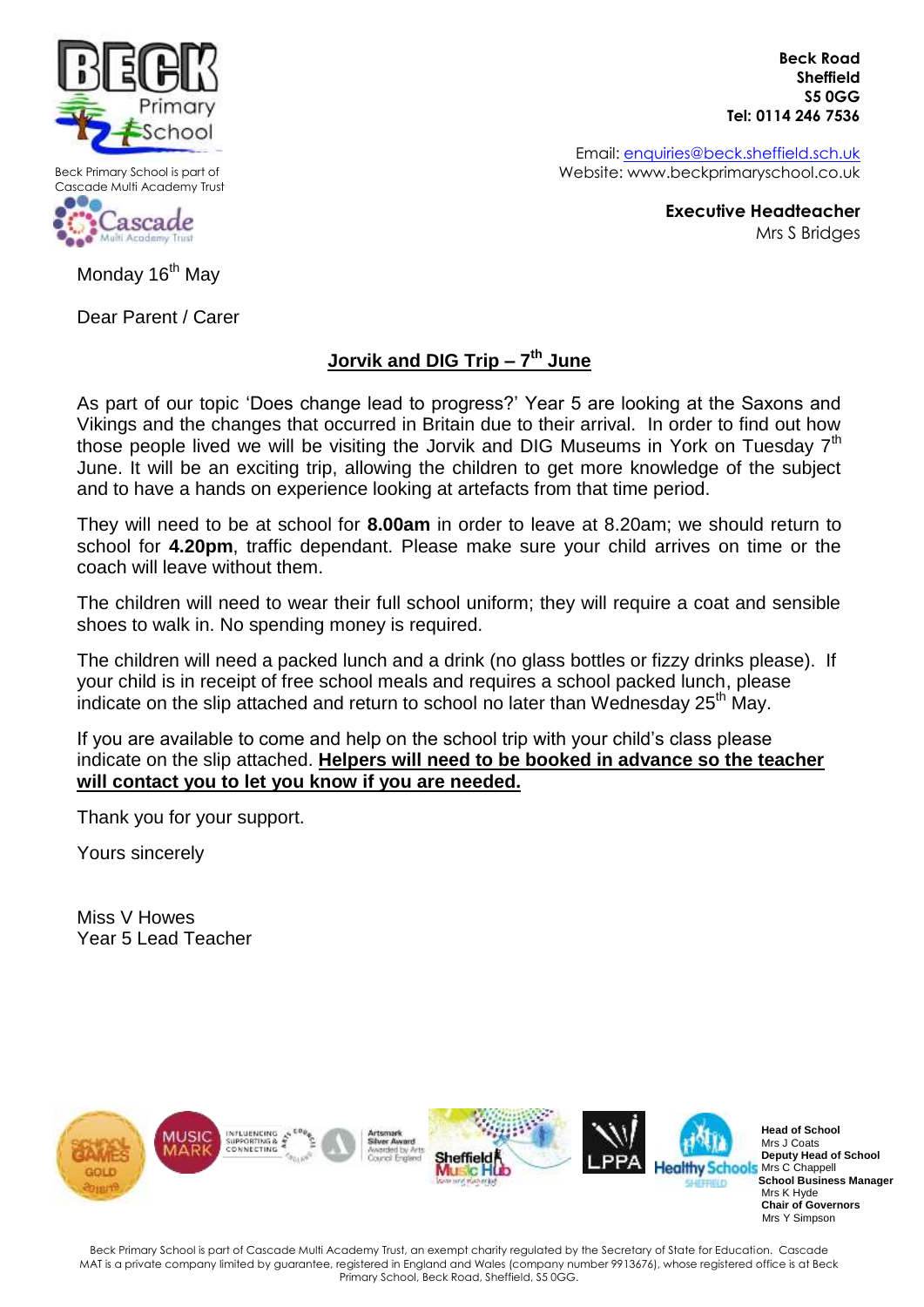

Beck Primary School is part of Cascade Multi Academy Trust e di a ascade

Academy Trust

 **Beck Road Sheffield S5 0GG Tel: 0114 246 7536**

Email: [enquiries@beck.sheffield.sch.uk](mailto:enquiries@beck.sheffield.sch.uk) Website: www.beckprimaryschool.co.uk

> **Executive Headteacher** Mrs S Bridges

## **Jorvik and DIG Trip – Tuesday 7th June**

|                                                                                  | Class: Electric Class of the Class of the Class of the Class of the Class of the Class of the Class of the Cla |
|----------------------------------------------------------------------------------|----------------------------------------------------------------------------------------------------------------|
| I give permission for my child to attend the Jorvik and DIG Museum trip in York. |                                                                                                                |
| My child has free school meals and requires a packed lunch                       |                                                                                                                |
|                                                                                  |                                                                                                                |
| My child walks home on their own and I give them permission to walk home         |                                                                                                                |
| after the trip                                                                   |                                                                                                                |
| I will be collecting my child after the trip at 4.20pm                           |                                                                                                                |
|                                                                                  |                                                                                                                |
| I am able to help on the school trip and would like more details                 |                                                                                                                |
|                                                                                  |                                                                                                                |
| Contact telephone number:                                                        |                                                                                                                |



Beck Primary School is part of Cascade Multi Academy Trust, an exempt charity regulated by the Secretary of State for Education. Cascade MAT is a private company limited by guarantee, registered in England and Wales (company number 9913676), whose registered office is at Beck Primary School, Beck Road, Sheffield, S5 0GG.